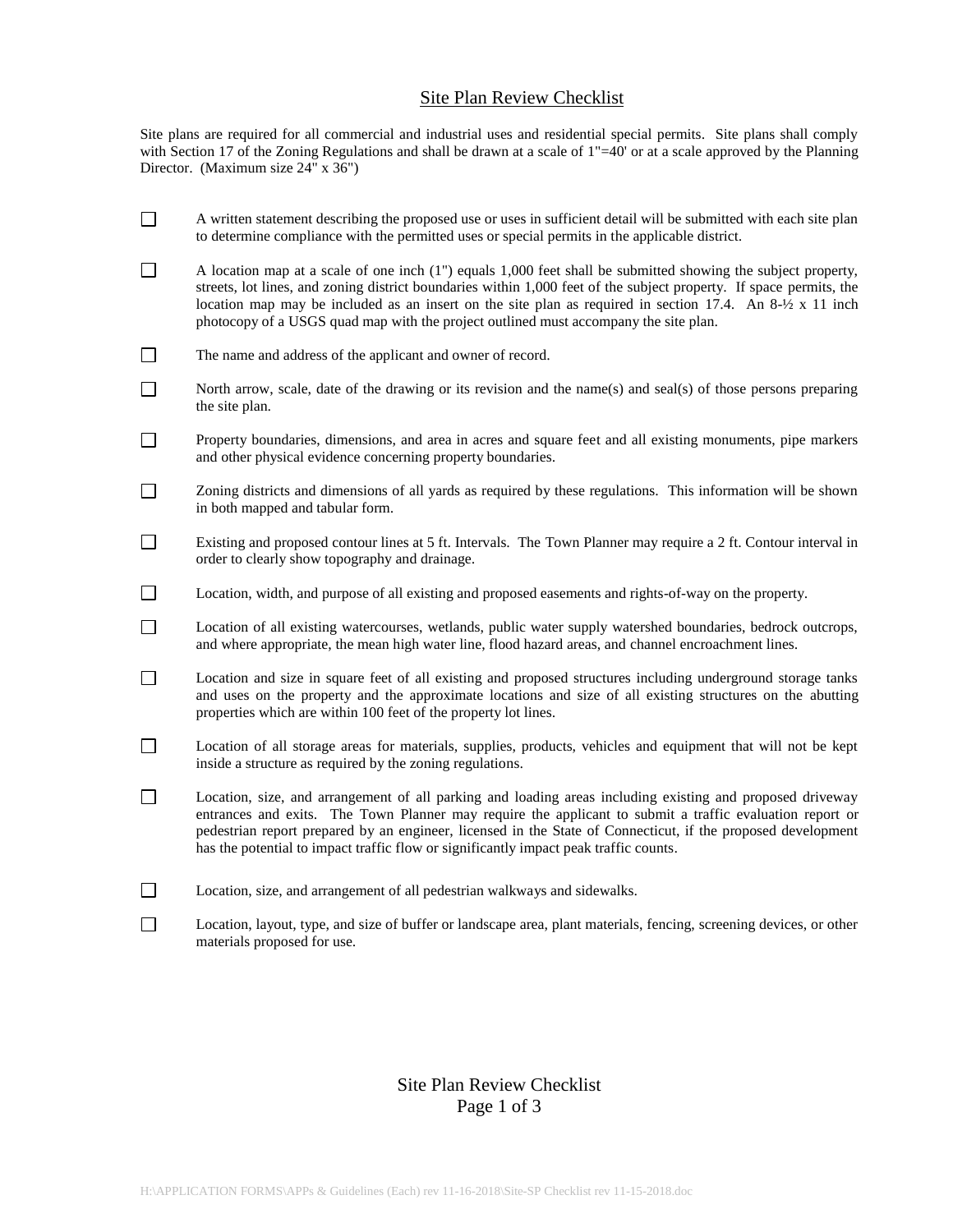- $\Box$ Location, size, height, lighting, and orientation of all signs.
- $\Box$ Location, size, height, and orientation of all outdoor lighting facilities.
- $\Box$ The stormwater drainage system, including the location and elevations of all existing and proposed street drainage facilities within 100 feet of the property. The Town Planner of Town Engineer may require additional information and/or details regarding off-site drainage features affected by, or impacting upon the proposed development. Stormwater management systems shall be designed in accordance with the 2004 Connecticut Stormwater Quality Manual as may be amended from time to time.
- $\Box$ Location, size, and type of all water and fire protection facilities.
- $\Box$ Location, size, and type of all sewerage disposal facilities.

 $\Box$ 

- $\Box$ Building elevations or preliminary architectural drawings showing the general type of building proposed for construction.
- $\Box$ In cases where the applicant intends to develop in stages, an overall site and staging plan shall be required.
- $\Box$ The Commission may require the applicant to submit an environmental evaluation report for a proposed development located in an environmentally sensitive area. Evaluation reports by independent professionals and other experts such as hydrologists, geologists and soil scientists may be required at the expense of the applicant.
- $\Box$ All signature and waiver blocks must be located in the lower right corner.
- $\Box$ Certificate of Public Convenience and Necessity in accordance with Section 4.10.8 of the Zoning Regulations.

 $\Box$ Sanitary Waste Disposal Plan. For any site which is to be served , and is capable of being served, by an operational public sanitary sewer line prior to occupancy, the site plan shall depict the sewer lateral and other engineering information suitable to determine that connection to an operational sanitary sewer line is feasible. In addition, the applicant shall provide evidence from the Montville Water Pollution Control Authority that it is capable of providing sanitary sewer service to the subject site. If the applicant proposes to utilize a community sewerage system, as defined in C.G.S. Section 7-245 as may be amended from time to time, a report from the Montville Water Pollution Control Authority indicating that all requirements of C.G.S. Section 7-246 as may be amended from time to time have been satisfied shall be provided.

- $\Box$ An Erosion and Sediment Control Plan designed in accordance with Section 15.1 of the Zoning Regulations.
	- **Special Requirements for Uses in Public Drinking Water Supply Watersheds** The following special requirements shall apply to all Special Permit uses located within the Lake Konomoc and Stony Brook Reservoir watershed:
		- 1. All septic systems shall be designed by a Sanitary Engineer registered in the State of Connecticut, and shall include a renovation analysis demonstrating compliance with current standards adopted by the DEEP.
		- 2. No stormwater discharge from parking areas, roadways, rooftops or areas covered with similar impervious surfaces shall be deposited directly into any wetland or watercourse, nor discharged directly into the ground. Suitable surface and/or subsurface measures shall be taken to detain, filter, renovate and otherwise improve the quality of any such waters before discharge to surface or subsurface waters on or off the site. Existing wetlands may be employed for final treatment of stormwaters to the extent of their capacity to do so, but only after initial treatment by new wetlands or structural filtration methods.

## Site Plan Review Checklist Page 2 of 3